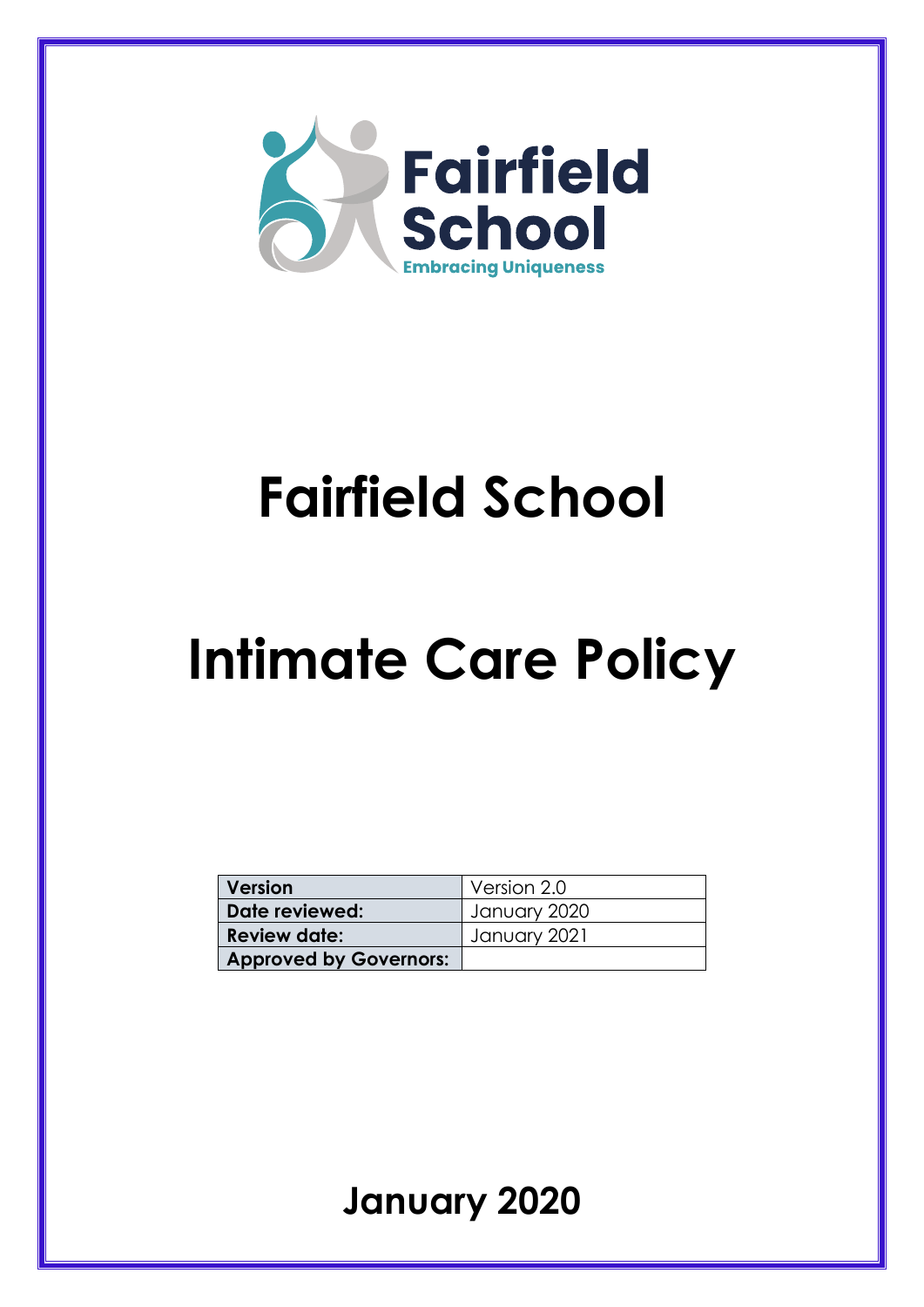

# **Intimate Care Policy**

#### **Rationale**

At Fairfield we intend to provide a safe, secure, caring environment; we believe that all our children and young adults have the right to independence, choice and inclusion. The care of our pupils is an essential component of our daily routines. The quality of their relationships with others is key to their healthy development and emotional well being. Intimate care can be defined as care tasks of an intimate nature, associated with bodily functions, body products and personal hygiene which demand direct or indirect contact. Examples include care associated with continence and menstrual management as well as personal assistance with washing and showering. Intimate care can involve risks for children and adults as it may involve staff touching private parts of a pupil's body. It may be unrealistic to expect to eliminate these risks completely, however best practice will be promoted and all adults are encouraged to be vigilant at all times. Intimate care can involve risks for children and adults as it may involve staff touching private parts of a pupil's body. It may be unrealistic to expect to eliminate these risks completely, however best practice will be promoted and all adults are encouraged to be vigilant at all times.

Fairfield School is committed to ensuring that all staff responsible for the care of our pupils will undertake their duties in a professional manner at all times. Staff are provided with guidance on this and should act at all times as caring professionals allowing pupils to develop independence wherever possible. Please ensure you are familiar with the guidance and systems outlined in each individuals care plan. Due to the nature and needs of many of the pupils at Fairfield there are occasions when it is entirely appropriate for staff to have physical contact with pupils, but it is crucial that they only do so in ways appropriate to their professional role. When physical contact is made with pupils it should be in response to their needs at that time. Where possible, staff should seek the child's permission, or inform them before initiating contact.

A pupil's dignity will be preserved and a high level of privacy, choice and control will be provided. Fairfield School is committed to ensuring that all staff involved in intimate care of pupils will undertake their duties in a professional manner at all times. All staff needs to respect the school's confidentiality procedures. Sensitive information will only be shared with those who need to know.

School and NHS staff are trained in medical skills e.g. gastrostomy, suction, oxygen, paediatric first aid, epilepsy, medication administration etc. Ongoing medical assessments ensure that pupils are as fit as possible.

#### **Principles for Intimate Care**

- Needs vary between individuals, intimate care should always be provided sensitively. Each pupil's right to privacy will be respected. Careful consideration will be given to each individual's situation to determine how many staff need to be present when a pupil requires support with intimate care
- Intimate care is a regulated activity, all staff designated to do this role should have all appropriate pre employment and vetting (including DBS checks) completed and in place
- All staff should have appropriate guidance and training
- This role should **never** be provided by volunteers
- The pupil's privacy, dignity and appropriate confidentiality should be paramount
- A pupils age, gender, abilities, religion and cultural issues should be considered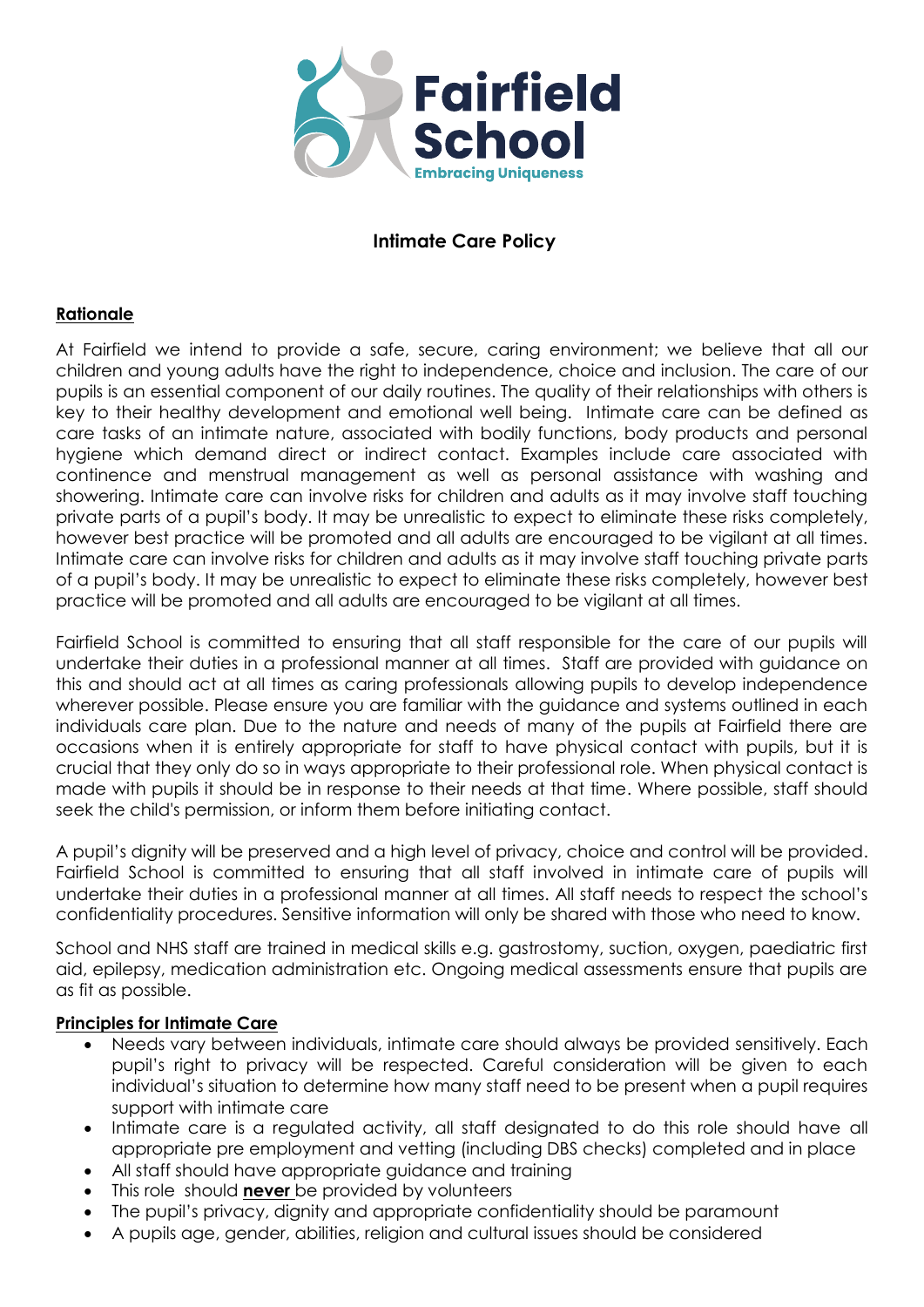Where concerns exist about staff vulnerability during intimate care, a care plan needs to be completed and appropriate safeguards put in place

## **Toilet and Changing**

There are fully equipped toilets, and showering and changing facilities in each department.

There are moving and handling hoists in most rooms. Every pupil's right to privacy will be respected. Careful consideration will be given to each pupil's situation to determine how many staff might need to be present when a pupil needs help with intimate care. It is not always necessary for two members of staff to assist with an intimate care procedure, and this does not always take into account of the pupil's privacy. It is advisable, however, for a member of staff to inform a colleague when they are going to assist with intimate care.

The need for pupil privacy is important; however it must be taken into consideration the need to protect staff from allegations, and pupils from possible inappropriate touching. We should ensure privacy and respect for all our pupils in toilet and changing areas:

- whenever practical and safe toilet doors should be closed
- whenever practical pupils should be toileted and changed separately
- people visiting the school should not walk through toilet/changing areas when occupied
- whenever practical the preferences of the pupil should be acknowledged eg. same sex staff
- where possible provide the pupil with supervision and guidance, intervening only where necessary, or if the pupil asks for help

Infection prevention and control measures need to be adhered to at all times to reduce risk the of transmission of infection.

For each individual pupil staff must:

- use a new pair of gloves
- use a new apron
- clean the changing bed
- wash your hands

## **Menstruation**

When a female pupil is commencing her monthly periods, whilst at school, they will be supported and cared for by a familiar female member of staff.

## **Consistency of Approach**

- Any personal care plans are followed, and updated as necessary
- Be aware of general hygiene and the safe disposal of nappies/pads, and waste into appropriate bins
- Be aware of own personal hygiene and use of appropriate aids eg. gloves, aprons etc.
- Be aware of any pupils who could have an allergy to products eg. wipes, gloves. creams etc. Occasionally pupils may need 'special wipes, creams to be used and the relevant staff need to be aware of this information. **Creams only to be used with permission from parents/carers**
- Ensure females (and males that are catheterised) are cleaned from front to back
- Encourage as much independence as possible

## **Physical Assistance**

- Staff need to give verbal, and physical prompts where required before touching, moving or handling pupils
- Follow plans provided by therapists regarding individuals pupil's moving and Handling
- Always use equipment recommended to assist with moving and handling
- Where appropriate, all pupils will be taught personal safety skills carefully matched to their level of understanding and development.